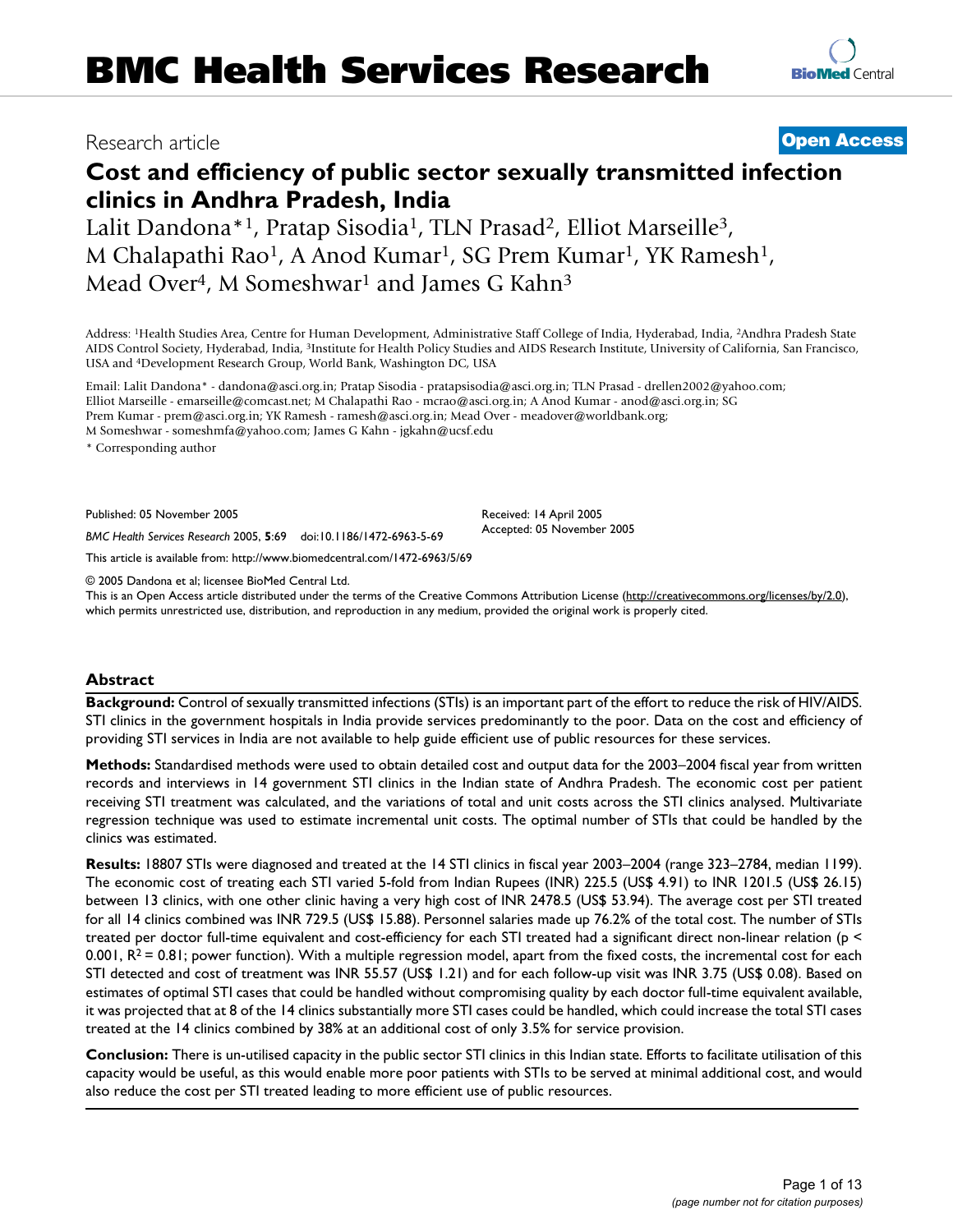#### **Background**

India has one of the highest number of persons living with HIV in the world [1,2]. The presence of sexually transmitted infections other than HIV (referred to as STIs in this paper) increases substantially the risk of acquiring/ transmitting HIV, and therefore, the control of STIs can be an important part of the effort to control emerging HIV epidemics [3]. The state of Andhra Pradesh with 80 million population has one of the highest estimated burden of HIV among the Indian states based on antenatal sentinel surveillance, and also one of the highest HIV prevalence (16–30%) among public sector STI clinic attendees included in the sentinel surveillance during 1998–2004 [4].

STI clinics in the public sector hospitals run by the government provide care predominantly to the poor segment of society in India, and therefore, their role in controlling STIs and HIV is particularly important. Recognising the important role that the public sector STI clinics could play in HIV control, the number of formally designated STI clinics in the government hospitals in Andhra Pradesh was increased from 28 to 85 in the year 2002 (oral communication, Andhra Pradesh State AIDS Control Society, Hyderabad, India, 14 December 2004).

With HIV/AIDS control having become a major public health issue in India [5], the funding available for this has been increasing [6,7]. However, assessment of the cost and efficiency of various strategies to control HIV in India is not readily available [8]. This information is needed for efficient utilisation of resources available for HIV control. As part of a study to assess the cost and efficiency of various HIV prevention strategies in Andhra Pradesh, we assessed the cost and efficiency of STI clinics in the public sector.

#### **Methods**

This study was part of a larger multi-country effort to study cost and efficiency of HIV prevention in India, Mexico, Russia, South Africa and Uganda by the Prevent AIDS Network for Cost-Effectiveness Analysis (PANCEA) [9]. Details of the methods for the overall multi-country study are described elsewhere [10]. Description of the methods relevant for this paper follows. This study was approved by the Ethics Committee of the Administrative Staff College of India, Hyderabad, India and the Committee on Human Research of the University of California, San Francisco, USA.

#### *Selection of STI clinics*

We included STI clinics in the government-run public sector hospitals for this study. These clinics provide services predominantly to the poor at no or minimal fee, and many persons receiving services here have relatively advanced STIs. At the time of starting data collection for this study in mid-2004, 85 public sector clinics were functioning. Of these, 28 STI clinics had been functioning since the 1960's in the state capital and the district headquarters as part of the medical college hospitals and other major public hospitals of Andhra Pradesh. In addition, 57 STI clinics were formally designated in mid-2002 in public hospitals, in district headquarter hospitals and in area hospitals located in smaller jurisdictions. Generally, the STI care in medical college hospitals and district headquarter hospitals is provided in distinct separate clinics, whereas in area hospitals it is provided as part of the general outpatient.

Andhra Pradesh has three geographic regions: the northern Telangana region has the state capital and nine other districts, the eastern Coastal region has nine districts, and the southern Rayalseema region has four districts with a population of nearly half that in the other two regions. In order to obtain a broad sample of STI clinics in public hospitals, we used the three geographic regions of Andhra Pradesh and the old-new clinics as the two strata for sampling. Fifteen STI clinics were randomly sampled to obtain six clinics each in the Telangana and Coastal regions and three clinics in the Rayalseema region, which included three each of old and new clinics in Telangana and Coastal regions and two old and one new clinics in Rayalseema region.

#### *Data collection procedures*

The initial versions of the data collection instruments from the global PANCEA study were reviewed and adapted to suit the context of Andhra Pradesh. The data collection team, consisting of six researchers with background in economics or finance, was involved with the adaptation of the instruments and received extensive training to ensure a standardised approach to data collection. A pilot study was done to make final refinements in the data collection format and approach.

Data were collected for the April 2003 – March 2004 fiscal year at the 15 sampled STI clinics during June – August 2004. Data collection included a history of the evolution of the STI clinic, detailed cost and output data by month, and patient exit interviews. Formal informed consent to collect data was obtained from the senior-most person responsible for each STI clinic, generally the superintendent of the hospital in which the clinic was located. The STI clinic medical officer(s), medico-social worker, counsellor, and laboratory technician were interviewed and available written records reviewed to obtain data. Each visit started with an interview containing structured openended questions on the history of the STI clinic, and operational or community factors that may have affected the demand for or supply of services. Data collection then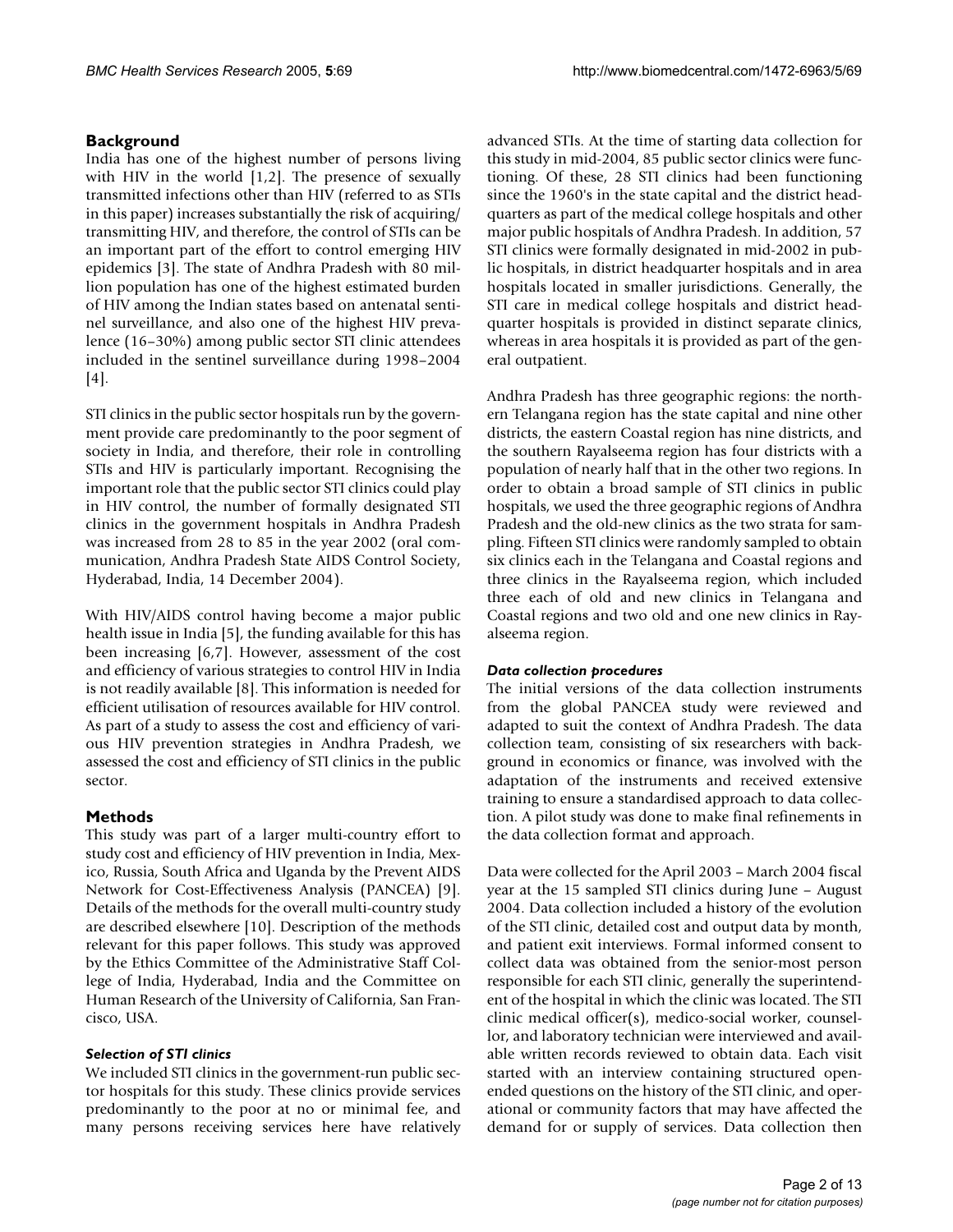proceeded to cost and output data, in parallel with exit interviews of patients. Data collection at an STI clinic by three investigators lasted one week. Data were recorded in the field on laptop computers in MS Excel and MS Word files, which after review were entered into an MS Access database.

#### *Cost data*

The cost of the STI clinic was divided into five categories: salaries, recurrent goods, capital goods, recurrent services, and rentals. These cost data were collected for each month, as far as possible. Economic cost was computed, i.e. the true resource cost incurred rather than just the financial cost. The inpatient cost was also included for the inpatient facilities that were being utilised for some of the STI clinic patients. Similar costing methods were used across the clinics for the five cost categories.

Salary cost was computed for all personnel contributing to the work of the outpatient and inpatient services of the STI clinic, which included the medical officer(s), medicosocial worker/counsellor, nurse(s), laboratory technician, and in some cases attender. If a particular person was contributing part time to the STI clinic work, only that proportion of salary was included in the STI clinic salary cost. For example, if the medical officer was contributing only half time to the STI clinic and the other half to teaching then only half his/her salary was included in the personnel cost. The salary of the personnel was noted from the official records of hospital of which the STI clinic was a part. If fringe benefits were paid in addition to the regular salary, these were included.

The major component of recurrent goods was medicines. The medicines prescribed to patients at these public clinics are provided free. In order to calculate the cost of medicines, first the lowest market retail rates of the medicines usually prescribed at these public clinics for each STI diagnosis during the 2003–2004 were obtained. This was discounted by 30%, which is the estimated discount for bulk purchase of medicines by the government as suggested by the procurement agency. These rates were then applied to the number of each type of STI reported by a STI clinic. The experience of the STI incharge at the Andhra Pradesh State AIDS Control Society suggested that complicated cases needed further treatment and that there were variations in treatment regimens, which would enhanced the overall medication cost by 25%. Accordingly, this enhancement was applied to obtain the total medicine cost for each STI clinic. The other recurrent goods utilised at the STI clinics included inpatient food expenses, test kits for STIs, male condoms, behavioural change communication materials, needles and syringes, gloves, spirit, sodium hypochlorite solution, cotton, soap, dettol, phenyl, distilled water, test tubes, antigen, blotting paper,

alcohol, liquid paraffin, buffer solution, stationery and some other laboratory materials and miscellaneous items. The inpatient food expenses were calculated based on cost estimates for items on the menu and the number of inpatients. The test kits for STIs were costed by applying 30% discount to the lowest market rate for bulk purchase by government, as for the medicines. The market price of the condoms supplied to the STI clinic is subsidized by 70% by the government. We considered as the economic cost of the condom what it would have been without the subsidy. Information was obtained from the Andhra Pradesh State AIDS Control Society about the cost of the behavioural change communication materials supplied to the STI clinic, which was used for our analysis. Attempts were made to get the cost of the other goods from the STI clinic records, which if available were used for analysis. If not available, three quotations for these goods were obtained from the market for the 2003–2004 fiscal year and the average of these taken as the cost.

Capital goods used for the work of STI clinics included outpatient and inpatient furniture, electrical fixtures, refrigerator, centrifuge, microscope, needle and syringe destroyer, water bath, slide rotator, water filter, sterilizer, and weighing machine. As for recurrent goods, if information about the cost of capital goods was not available from the STI clinic or its parent hospital, the market price was determined from retail sellers of these goods. The life of the capital goods was assumed to be five years, and therefore, one-fifth of the cost was allocated to the 2003–2004 fiscal year if the good was used for the full year. If a good was purchased in the middle of this fiscal year and used only for half the year, the cost allocated to this good was half of the yearly cost. If a capital good, for example refrigerator or centrifuge, was also being used for work other than that of the STI clinic, a determination was made from the STI clinic staff about the proportion of use for STI work and that proportional cost was allocated to the STI clinic.

Recurrent services included cleaning and building maintenance, electricity, water, telephone, gas/oil, waste disposal, the occasional training of staff during that fiscal year, and some miscellaneous items. The cost of building maintenance was calculated based on the space occupied by the outpatient and inpatient components of the STI clinic. Electricity and water costs were based on applying the market rates to the estimated usage. The estimated usage of electricity was calculated from the electrical fixtures and the number of hours of use per day and for water from the daily estimated use by clinic staff and patients. Telephone and other recurrent services costs were calculated based on actual expenditure.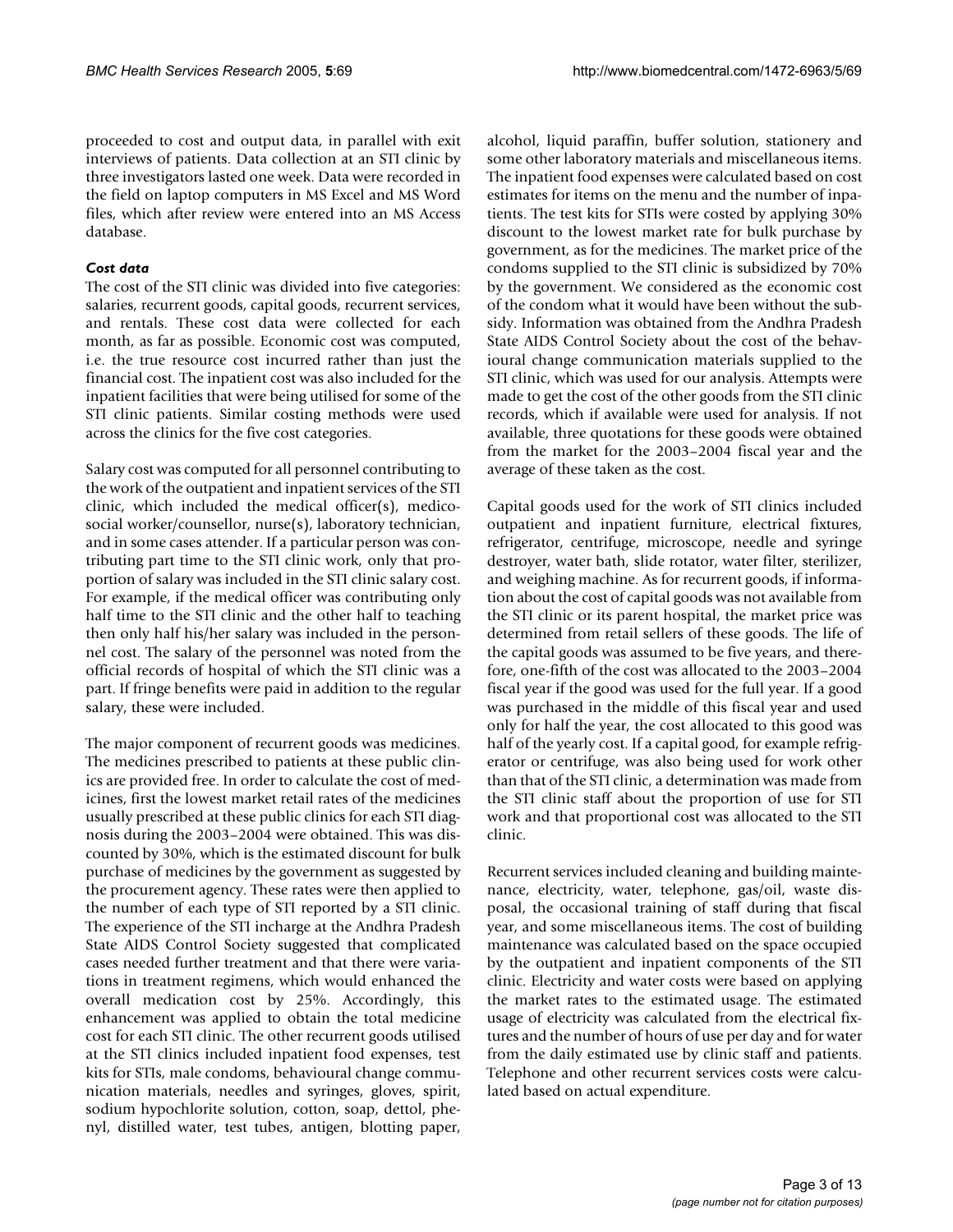| <b>STI</b> clinic                |                                |               | <b>STIs diagnosed and treated</b> |               |         | <b>Total visits</b> | <b>Ratio of total</b><br>visits to STIs<br>treated |
|----------------------------------|--------------------------------|---------------|-----------------------------------|---------------|---------|---------------------|----------------------------------------------------|
|                                  | <b>Total number</b>            | Male          |                                   | Female        |         |                     |                                                    |
|                                  |                                | <b>Number</b> | Percent                           | <b>Number</b> | Percent |                     |                                                    |
| <b>Medical college hospitals</b> |                                |               |                                   |               |         |                     |                                                    |
| MCI                              | 2784                           | 1827          | 65.6                              | 957           | 34.4    | 9093                | 3.27                                               |
| MC <sub>2</sub>                  | 1078                           | 792           | 73.5                              | 286           | 26.5    | 7260                | 6.73                                               |
| MC3                              | 1921                           | 1189          | 61.9                              | 732           | 38.1    | 7204                | 3.75                                               |
| MC4                              | 2186                           | 1514          | 69.3                              | 672           | 30.7    | 7064                | 3.23                                               |
| MC5                              | 1743                           | 1333          | 76.5                              | 410           | 23.5    | 4638                | 2.66                                               |
| MC <sub>6</sub>                  | 2223                           | 1255          | 56.5                              | 968           | 43.5    | 4543                | 2.04                                               |
| All MC                           | 11935                          | 7910          | 66.3                              | 4025          | 33.7    | 39802               | 3.33                                               |
|                                  | District headquarter hospitals |               |                                   |               |         |                     |                                                    |
| <b>DHQI</b>                      | 1759                           | 851           | 48.4                              | 908           | 51.6    | 2058                | 1.17                                               |
| DHQ <sub>2</sub>                 | 1320                           | 788           | 59.7                              | 532           | 40.3    | 1365                | 1.03                                               |
| DHQ3                             | 1012                           | 447           | 44.2                              | 565           | 55.8    | 1530                | 1.51                                               |
| DHQ4                             | 323                            | 257           | 79.6                              | 66            | 20.4    | 1220                | 3.78                                               |
| All DHO                          | 4414                           | 2343          | 53.1                              | 2071          | 46.9    | 6173                | 1.40                                               |
| Area hospitals                   |                                |               |                                   |               |         |                     |                                                    |
| AHI                              | 551                            | 76            | 13.8                              | 475           | 86.2    | 650                 | 1.18                                               |
| AH2                              | 582                            | 253           | 43.5                              | 329           | 56.5    | 1215                | 2.09                                               |
| AH3                              | 558                            | 220           | 39.4                              | 338           | 60.6    | 631                 | 1.13                                               |
| AH4                              | 767                            | 331           | 43.2                              | 436           | 56.8    | 1842                | 2.40                                               |
| All AH                           | 2458                           | 880           | 35.8                              | 1578          | 64.2    | 4338                | 1.76                                               |
| Total                            | 18807                          | 11133         | 59.2                              | 7674          | 40.8    | 50313               | 2.68                                               |

**Table 1: Number of STIs treated at STI clinics in the fiscal year 2003–2004.**

All STI clinics were located in a parent public hospital, and no rent was being paid. In order to calculate economic rental cost, the actual floor area occupied by the outpatient and inpatient services of the STI clinic was determined, rent rates obtained from three sources in that area for health facilities for the 2003–2004 period, and the average of these rates applied to this area.

For area hospitals, where STI care is generally provided as part of the general outpatient, the costs for STI care were calculated based on estimates of the proportion of personnel time, goods, and services used for STI care, and the rental cost was apportioned based on the ratio of STI cases to all outpatient cases. This estimation did not pose substantial difficulties.

The average exchange rate of Indian Rupees (INR) 45.95 to a US\$ for the 2003–2004 fiscal year was used to convert the INR cost to US\$ [11].

#### *Output data*

Detailed data were obtained from the written monthly summary records of the STI clinics regarding the services provided every month. These included the number and type of STIs detected and treated, total patient visits, type of tests done, treatment given for STIs, and number of patients receiving inpatient services for STIs and inpatient days. For area hospitals, where STI care is generally provided as part of the general outpatient, data on visits related to STIs were taken from the outpatient records that specify the diagnoses for the visits. Characteristics of programme operation were ascertained, including client characteristics and whether there were any hurdles to the provision of services.

At each STI clinic, 20 patients using the STI services were interviewed regarding their perceptions about these services. The first patients available to the investigators at the STI clinic during the week of data collection were selected for interview, after obtaining verbal informed consent that explained the purpose of the interview and assured anonymity of the respondent. The interviews were conducted in a quiet corner out of the hearing range of others in order to encourage honest responses.

#### *Quality control*

Quality control measures included a thorough pilot study before commencing formal data collection, comprehensive training of a qualified data collection team including their conceptual understanding of all data issues, full back-up and justification for any data recorded, supervision of data collection at each STI clinic by the project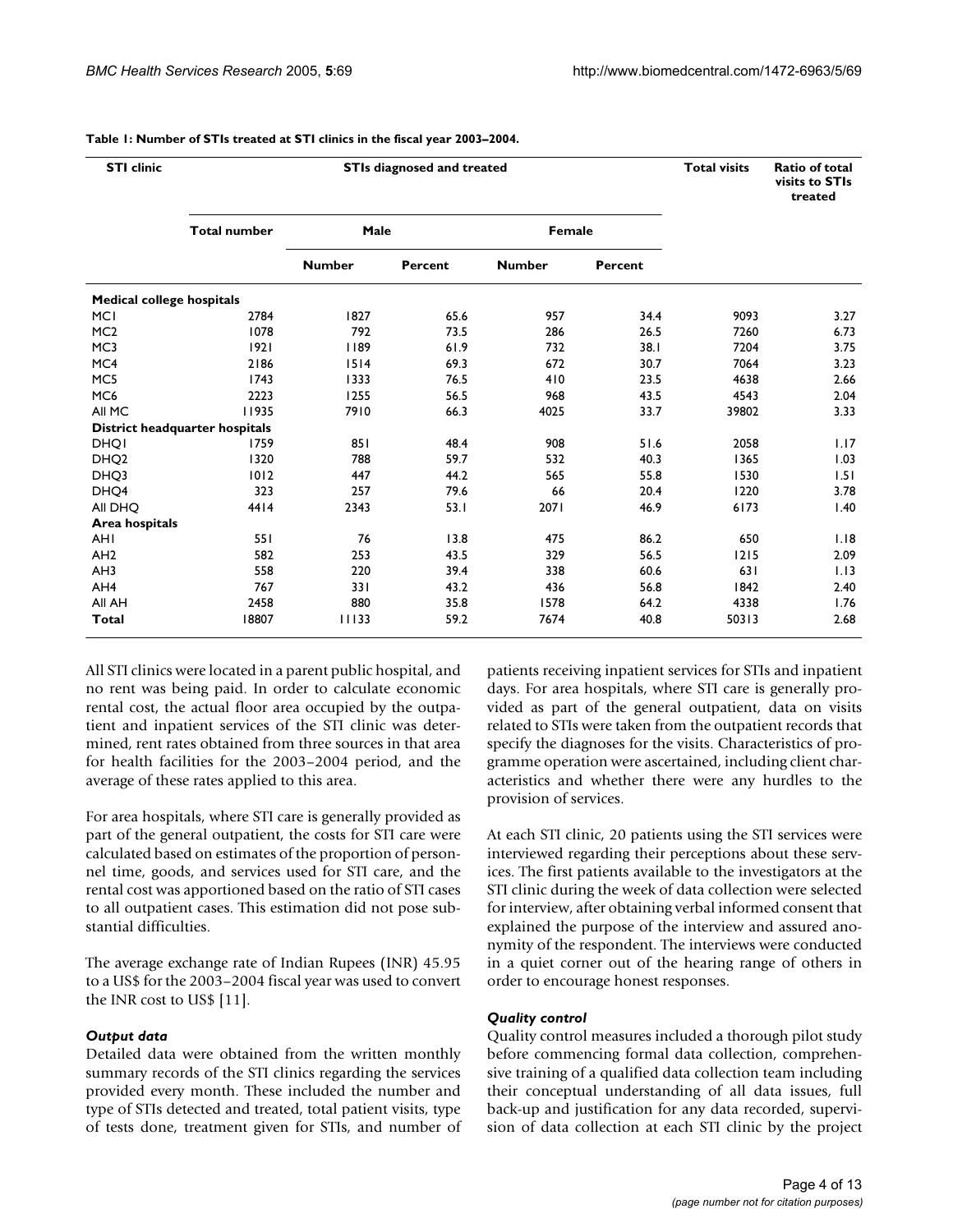coordinator, thorough review by the study team of the data obtained at each STI clinic, and contacting the STI clinics again to obtain information about data issues that needed clarification after the review.

#### *Data analysis*

Analysis of the data was done using SPSS statistical software. The average economic cost per patient diagnosed and treated for STI was calculated as the measure of costefficiency of each STI clinic. The relation of this measure of efficiency with the cost components was assessed through regression analyses. Incremental costs for initial and follow-up visits were assessed using a multiple regression model. The personnel, capital goods and rental costs were relatively fixed for each STI clinic irrespective of the volume of services provided. We therefore treated these as relatively fixed costs, and treated the recurrent goods and recurrent services as variable costs for each clinic. In addition to using the number of initial and follow-up visits as independent variables for each STI clinic, we also used the fixed costs as a variable in the right side of the equation as the constant alone may not estimate the entire fixed costs [12]. We used this regression model to assess the total cost function. A high  $\mathbb{R}^2$  value would be expected for this model, since the left side of the equation (total cost) was determined in our costing largely based on information present in the right side of the equation. That is, fixed costs are clinic-specific and a major portion of variable costs (medicines) was calculated assuming standard inputs and costs per visit across clinics. This is consistent with the objective of our model, which was to determine the incremental costs for initial and follow-up visits.

The optimal number of patients that could have STI detected and treated in a year was calculated using the following assumptions, which were based on input of STI clinic staff and persons familiar with the working of these STI clinics:

1. The number of STIs detected and treated depended mainly on the availability of full-time equivalents of the doctor in the outpatient of the STI clinic. Since the majority of the patients attending these clinics have STIs, the proportion of initial visits not related to STIs is small. Therefore, the latter would not have a substantial impact on the number of STIs that could be detected and treated per full-time equivalent of doctor.

2. An average of two follow-up visits for each STI, i.e. a total of three visits for each STI diagnosis, would be useful for quality care for patients attending these clinics.

3. During the usual 5 working hours of the STI clinic outpatient in a day, a doctor could satisfactorily see 5 patients

|  |  |  | Table 2: Distribution of reported STI diagnoses. |
|--|--|--|--------------------------------------------------|
|--|--|--|--------------------------------------------------|

| No. | <b>Type of STI</b>                                 | Number Percent |               |
|-----|----------------------------------------------------|----------------|---------------|
|     | Herpes                                             | 2507           | 13.3          |
| 2   | Chlamydial infection                               | 2212           | 11.8          |
| 3   | Gonorrhea                                          | 1389           | 7.4           |
| 4   | Nonspecific genital ulcer                          | 1249           | 6.6           |
| 5   | Nonspecific vaginal discharge                      | 1139           | 6. I          |
| 6   | Candidiasis                                        | 1123           | 6.0           |
| 7   | <b>Syphilis</b>                                    | 1007           | 5.4           |
| 8   | Genital warts                                      | 808            | 4.3           |
| 9   | Trichomonas                                        | 643            | 3.4           |
| 10  | Chancroid                                          | 586            | 3.1           |
| Н   | Lymphogranuloma venereum                           | 228            | 1.2           |
| 12  | Bacterial vaginosis                                | 225            | $\mathsf{L}2$ |
| 13  | Donovanosis                                        | 160            | 0.9           |
| 14  | Miscellaneous including scabies and<br>pediculosis | 5532           | 29.4          |
|     | Total                                              | 18807          | 100           |

with new STI diagnosis and 10 follow-ups, without compromising quality.

4. Considering 250 working days in a year, for each doctor full-time equivalent available in the outpatient clinic, 1250 new STIs could be diagnosed and treated without compromising quality.

The economic cost for providing services to the optimal number of STI patients was then estimated.

Reliable data on the number of STIs detected and treated at one of the sampled STI clinics located in an area hospital could not be obtained. Therefore, this clinic was excluded from the analysis and data are presented for 14 of the 15 sampled STI clinics.

#### **Results**

A total of 18807 diagnoses and associated treatment for STIs were reported by the 14 STI clinics in the 2003–2004 fiscal year, with a median value of 1199 and mean of 1343 (Table 1). This number was generally highest at STI clinics located in the tertiary hospitals of medical colleges, followed by the STI clinics in district headquarter hospitals, and least in the STI clinics in area hospitals. This trend was largely due to the differences in the relative sizes of the catchment populations for these three categories. Of the total STIs detected and treated, 59.2% were in males. The male to female ratio was highest at 3:2 for medical college hospital STI clinics but was reverse in area hospital STI clinics (Table 1). The ratio of total out-patient visits to the cases of STIs detected and treated was reported to be highest by the medical college hospital STI clinics (3.33) as compared with the district headquarter hospital STI clinics (1.40) and for the area hospital STI clinics (1.76), suggesting that the number of follow-up visits is relatively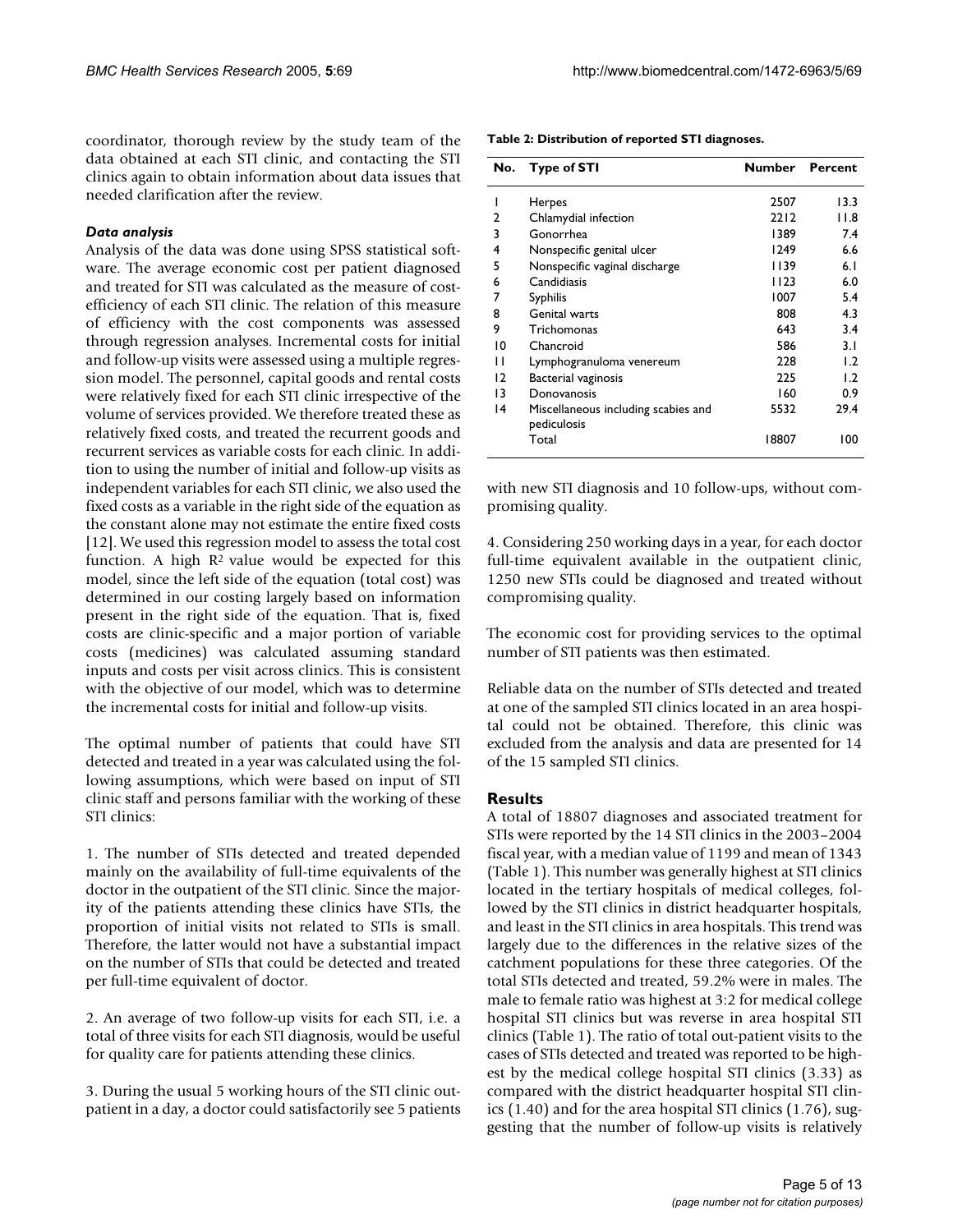

Relationship between STIs treated per docto FTE is full-time equivale **Figure 1** nt, INR is Indian Rupeer full-time equivalent and the cost per STI treated (p < 0.001, power function).

Relationship between STIs treated per doctor full-time equivalent and the cost per STI treated (p < 0.001, power function). FTE is full-time equivalent, INR is Indian Rupee.

higher in the medical college STI clinics. Data regarding the exact reason for each visit were not available. However, it is estimated that the majority of the initial visits in these clinics result in STI diagnoses, and the majority of other visits are follow-up visits related to STI treatment and counselling.

All sampled medical college hospitals and most district headquarters hospitals had specialist(s) trained in STIs available for outpatients in their STI clinics, whereas most area hospitals did not have a specialist for their STI clinics. The diagnosis of STIs was most frequently made based on clinical assessment without complete laboratory investigations. Investigations were done most often in STI clinics in medical college hospitals, infrequently in district headquarter hospitals, and almost never in area hospitals. The diagnoses of STIs reported by these STI clinics are shown in Table 2. Of the classic STIs, the diagnosis of herpes was reported to be the highest. Considering all diagnoses together, the highest reported diagnosis was the miscellaneous category that included mostly scabies and some pediculosis and others.

The total economic cost of services provided by the 14 STI clinics during the 2003–2004 fiscal year was INR 13,719,992 (US\$ 298,585), of which 9.9% was for inpatient services provided for 1106 (5.9%) of the total 18807 STIs treated. Of the total cost, personnel made up 76.2%, recurrent goods 10.2% (58.5% of this was for STI medicines), rentals 9.9%, recurrent services 2.1%, and capital goods 1.7%. There were modest variations in these proportional costs among some of the STI clinics (Table 3). If the financial costs were considered, by excluding the costs for rentals and condom subsidy, these would be 10.4% less than the economic costs for the 14 STI clinics combined.

The economic cost for each patient detected to have STI and treated for it varied 5-fold between 13 of the 14 STI clinics from INR 225.5 (US\$ 4.91) to INR 1201.5 (US\$ 26.15), with a median of INR 609.9 (US\$ 13.27) (Table 3). The remaining STI clinic had an unusually high cost per STI detected and treated (INR 2478.5, US\$ 53.94). The average cost of detecting and treating each STI for patients at all the 14 STI clinics combined was INR 729.5 (US\$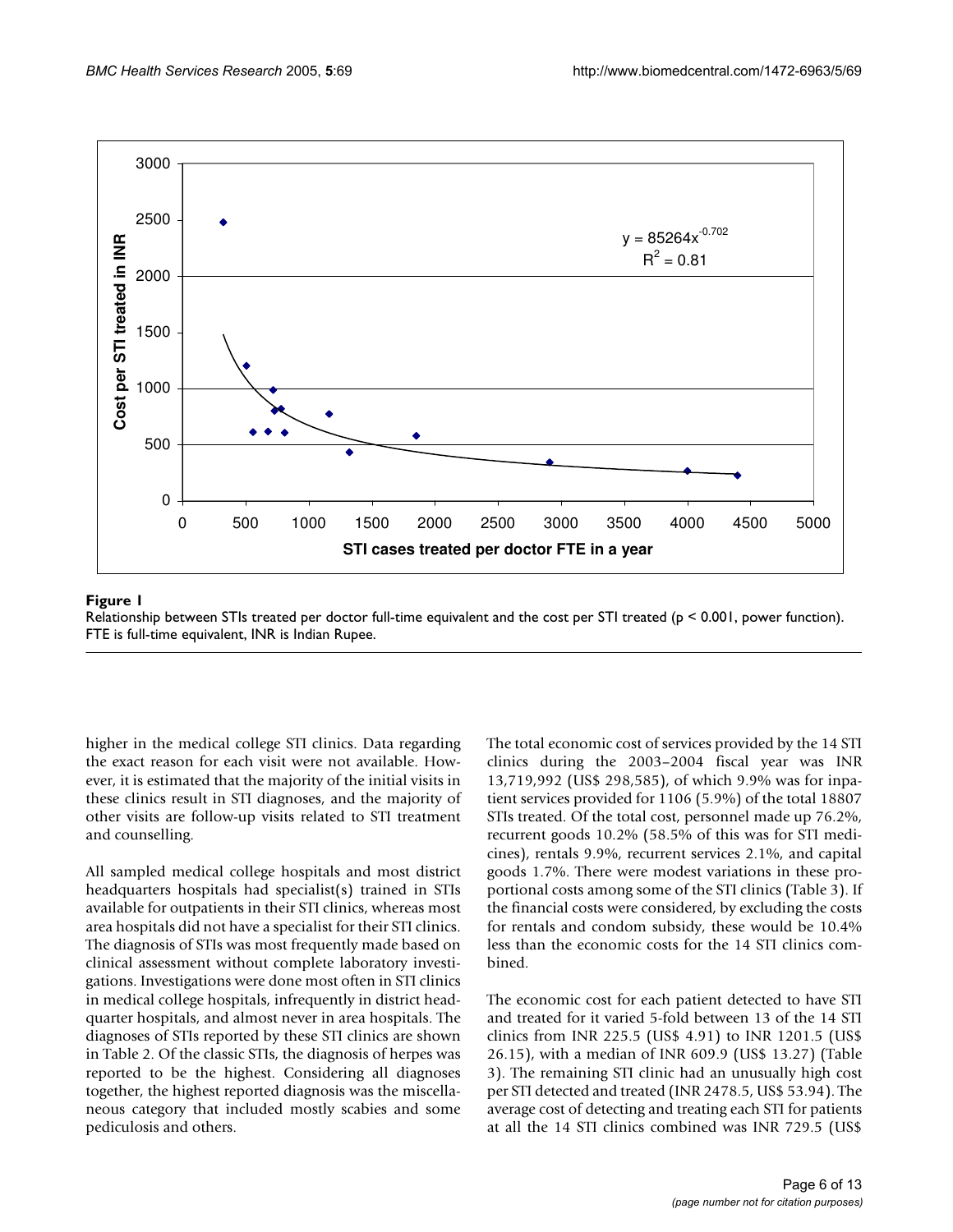| STI clinic*      | Total economic cost            |        | <b>Percent of economic cost</b> |                    |         |                              |                  | Percent cost due to<br>inpatient services† | Number of<br><b>STIs treated</b> | Cost per STI treat |                 |
|------------------|--------------------------------|--------|---------------------------------|--------------------|---------|------------------------------|------------------|--------------------------------------------|----------------------------------|--------------------|-----------------|
|                  | <b>INR</b>                     | US\$   | Personnel                       | Recurrent<br>goods | Rentals | <b>Recurrent</b><br>services | Capital<br>goods |                                            |                                  | <b>INR</b>         | US <sub>1</sub> |
|                  | Medical college hospitals      |        |                                 |                    |         |                              |                  |                                            |                                  |                    |                 |
| MC <sub>6</sub>  | 1283694                        | 27937  | 76.5                            | 12.2               | 6.2     | 2.7                          | 2.4              | 8.3                                        | 2223                             | 577.5              | 12.6            |
| MC5              | 1345786                        | 29288  | 82.7                            | 7.4                | 6.7     | 1.7                          | 1.6              | 2.6                                        | 1743                             | 772.1              | 16.8            |
| MC4              | 1746668                        | 38012  | 75.0                            | 10.0               | 11.3    | 1.8                          | 1.9              | 9.8                                        | 2186                             | 799.0              | 17.4            |
| MC3              | 1569840                        | 34164  | 80.6                            | 9.7                | 6.0     | 2.0                          | 1.7              | 5.3                                        | 1921                             | 817.2              | 17.8            |
| MC <sub>2</sub>  | 1061341                        | 23098  | 66.8                            | 8.8                | 19.2    | 3.0                          | 2.1              | 10.2                                       | 1078                             | 984.5              | 21.4            |
| MCI              | 3345020                        | 72797  | 79.8                            | 8.0                | 9.9     | 1.2                          | 1.1              | 17.2                                       | 2784                             | 1201.5             | 26.1            |
| All MC           | 10352349                       | 225296 | 77.7                            | 9.1                | 9.6     | 1.9                          | 1.6              | 10.4                                       | 11935                            | 867.4              | 18.9            |
|                  | District headquarter hospitals |        |                                 |                    |         |                              |                  |                                            |                                  |                    |                 |
| <b>DHOI</b>      | 396627                         | 8632   | 63.9                            | 25.3               | 6.4     | 2.9                          | 1.4              | 11.0                                       | 1759                             | 225.5              | 4.9             |
| DHQ <sub>2</sub> | 349816                         | 7613   | 62.5                            | 22.7               | 8.2     | 3.4                          | 3.3              | 15.0                                       | 1320                             | 265.0              | 5.8             |
| DHQ3             | 612111                         | 13321  | 73.2                            | 9.8                | 4.1     | 1.8                          | 1.1              | 9.1                                        | 1012                             | 604.9              | 13.2            |
| DHQ4             | 800543                         | 17422  | 75.3                            | 4.9                | 16.7    | 1.8                          | 1.3              | 5.2                                        | 323                              | 2478.5             | 53.9            |
| All DHQ          | 2159097                        | 46988  | 70.5                            | 12.9               | 12.7    | 2.2                          | 1.6              | 9.0                                        | 4414                             | 489.I              | 10.6            |
| Area hospitals   |                                |        |                                 |                    |         |                              |                  |                                            |                                  |                    |                 |
| AH2              | 198736                         | 4325   | 60.2                            | 18.4               | 11.9    | 5.9                          | 3.6              | 14.2                                       | 582                              | 341.5              | 7.4             |
| AH4              | 329889                         | 7179   | 71.5                            | 14.4               | 9.0     | 2.8                          | 2.2              | 9.7                                        | 767                              | 430.I              | 9.4             |
| AH3              | 340348                         | 7407   | 78.7                            | 11.2               | 5.4     | 3.0                          | 1.7              | 6.2                                        | 558                              | 609.9              | 13.3            |
| AHI              | 339572                         | 7390   | 76.0                            | 14.2               | 5.0     | 3.0                          | 1.7              | 0.6                                        | 551                              | 616.3              | 13.4            |
| All AH           | 1208545                        | 26301  | 72.9                            | 4.1                | 7.4     | 3.4                          | 2.2              | 6.9                                        | 2458                             | 491.7              | 10.7            |

**Table 3: Economic cost of STI clinics in the 2003–2004 fiscal year.**

INR is Indian Rupee

1 US\$ = INR 45.95 (average exchange rate in the 2003–2004 fiscal year) [11]

\*STI clinics arranged within each hospital type category in decreasing order of cost-efficiency, i.e. increasing order of cost per STI treated.

†This inpatient cost does not include cost of medicines for treatment of STIs, which would have been incurred even if these patients were treated as outpatient.

**Total** 13719992 298585 76.2 10.2 9.9 2.1 1.7 9.9 18807 729.5 15.9

**Cost per STI treated**

**INR US\$**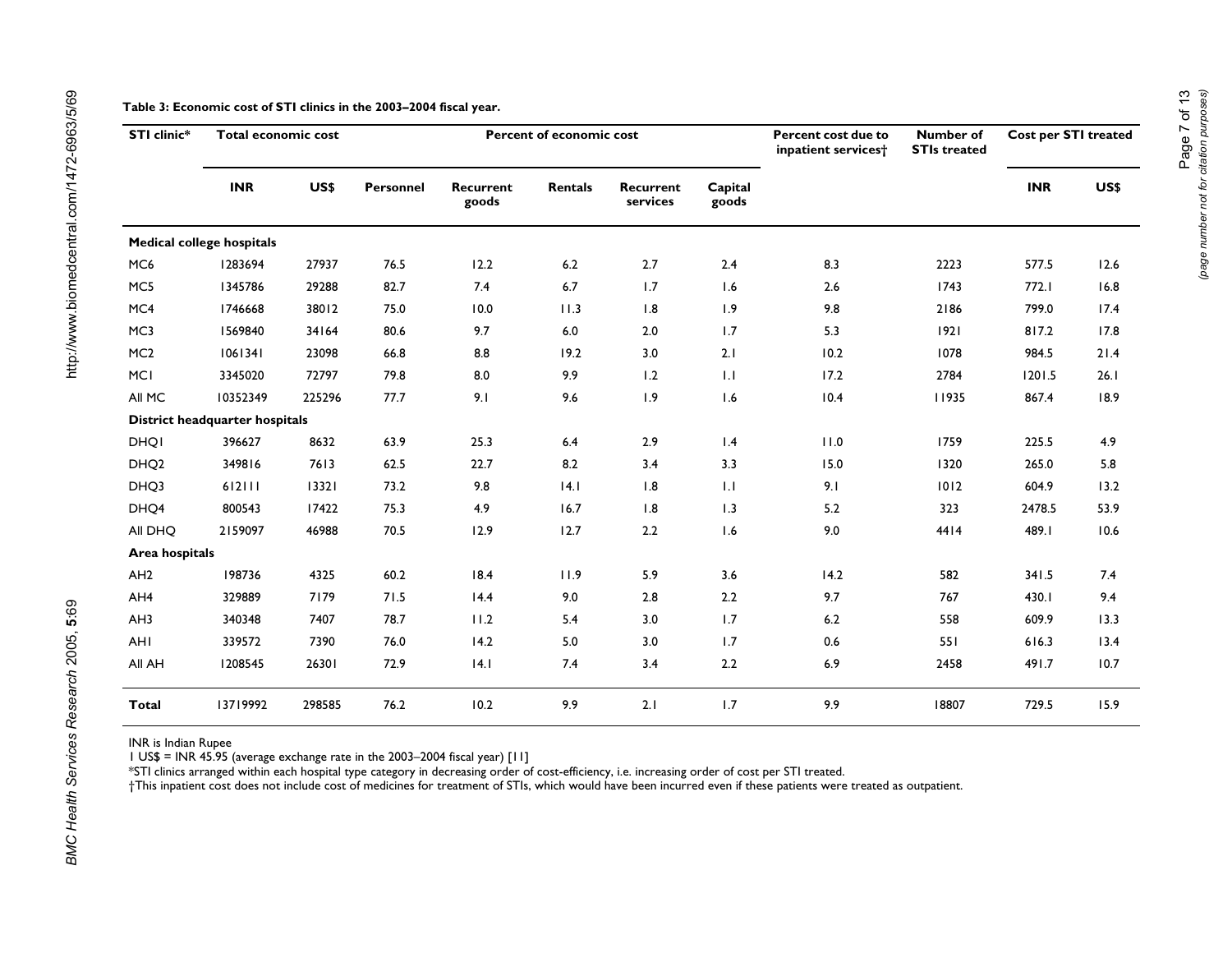15.88). The average cost of detecting and treating each STI was 77% higher at the STI clinics in the medical colleges compared with those at district headquarter and area hospitals (Table 3).

Since personnel accounted for the major portion of cost, and doctors had the highest relative salary among personnel, there was a significant direct non-linear relation between the number of STI cases treated per doctor fulltime equivalent in a year and the cost-efficiency for each STI case treated at the 14 STI clinics, the best fit for which was obtained with a power function ( $p < 0.001$ ,  $R^2 = 0.81$ ) as shown in Figure 1. If data for the one clinic with an exceptionally high cost per STI treated were excluded (DHQ4), considering it as an outlier, the best fit for this relation was obtained with an exponential function (p < 0.001,  $R^2 = 0.81$ ) as shown in Figure 2.

Considering the 2003–2004 fiscal year data from each STI clinic as a data point, the multiple regression model explained in the methods section was used to assess total economic cost as a function of fixed costs, cost of initial visits in which STI cases were detected (including treatment cost), and cost of other visits (mostly follow-up visits), which revealed the following relation:

 $\hat{C}$  = 3036.35 + 1.04 X + 55.57 Y + 3.75 Z

where  $\hat{C}$  is total economic cost in INR, X is fixed costs, Y is the number of initial visits in which STI cases were detected and treatment/medicines given, and Z is the number of other visits. As expected, this model had a high R2 value of almost 1.00. The fit of the model was significant at  $p < 0.001$  (F = 15906; degrees of freedom: 3 for regression, 10 for residual, 13 total). In this model, two variables (fixed costs and initial visits) were statistically significant whereas one variable (follow-up visits) was not (Table 4). This model suggests that apart from the constant/fixed costs, the additional cost for each initial visit in which STI was detected and treatment given (including cost of treatment) was INR 55.57 (US\$ 1.21) and the additional cost for each follow-up visit was very small at INR 3.75 (US\$ 0.08).

Personnel at 13 of the 14 (92.9%) STI clinics responded that more patients could be served by their STI clinics with the available personnel and infrastructure if there were more demand. Based on the assumptions mentioned in the methods section about the number of STI cases that could be detected and treated without compromising quality by each doctor in a year if there were optimal demand, 4 of the 6 medical college STI clinics, 2 of the 4 district headquarter STI clinics, and 2 of the 4 area hospital STI clinics could increase the number of STIs detected and treated per year substantially by 54–287% with the

available personnel and infrastructure (Table 5). If this were achieved, the overall number of STI cases detected and treated by the 14 STI clinics could increase by 38% from 18807 to 25916. The total cost for this would increase only by 3.5% from the 2003–2004 cost of INR 13,719,992 (US\$ 298,585) to INR 14,203,222 (US\$ 309,102), using the equation  $\hat{C} = 3036.35 + 1.04 \text{ X} +$ 55.57 Y + 3.75 Z from the multiple regression model mentioned previously for incremental costs.

In addition to inadequate demand as the major hurdle to provision of services, two STI clinics mentioned inadequate supplies and two clinics mentioned inadequate staffing as hurdles. The two clinics that mentioned inadequate supplies as hurdle (AH1 and AH3) had the highest cost per STI treated among the area hospitals (Table 3) but this was close to the median cost per STI treated for all clinics considered together. One of the clinics that mentioned inadequate staffing as hurdle (DHQ4) had the highest cost of all per STI treated and the other (AH2) had one of the lowest costs of all per STI treated (Table 3). The small proportion of clinics reporting hurdles other than inadequate demand prevent generalisations about the relation of these hurdles to efficiency.

The proportion of full-time equivalents for female doctors available in the STI clinics of medical colleges was much lower than in the STI clinics of district headquarters and area hospitals (Table 5), which would partly be responsible for the relatively lower proportion of female patients treated in the medical college STI clinics (Table 1).

The patient interviews at the STI clinics revealed 70.4% were very satisfied with the services provided, and the remaining were somewhat satisfied, with no one mentioning that he/she was not satisfied (Table 6).

All medical college hospital STI clinics and two district headquarter STI clinics (DHQ2 and DHQ4) were old STI clinics (established since 1960s), and the remaining were newly designated STI clinics in 2002. Because major differences in the services and cost-efficiency were observed between STI clinics located in the three categories of hospitals, and the only category that had both old and new clinics was the district headquarter hospitals, separate analysis for old and new clinics was not done.

## **Discussion**

In the Andhra Pradesh state of India, analysis of 14 public sector STI clinics revealed that the average cost of diagnosing and treating each STI was INR 729.5 (US\$ 15.88), and this cost ranged many-fold between the 14 clinics. Fixed costs of the STI clinics made up the predominant proportion, with personnel costs exceeding three-fourths of the total cost. Although it is unusual to think of personnel as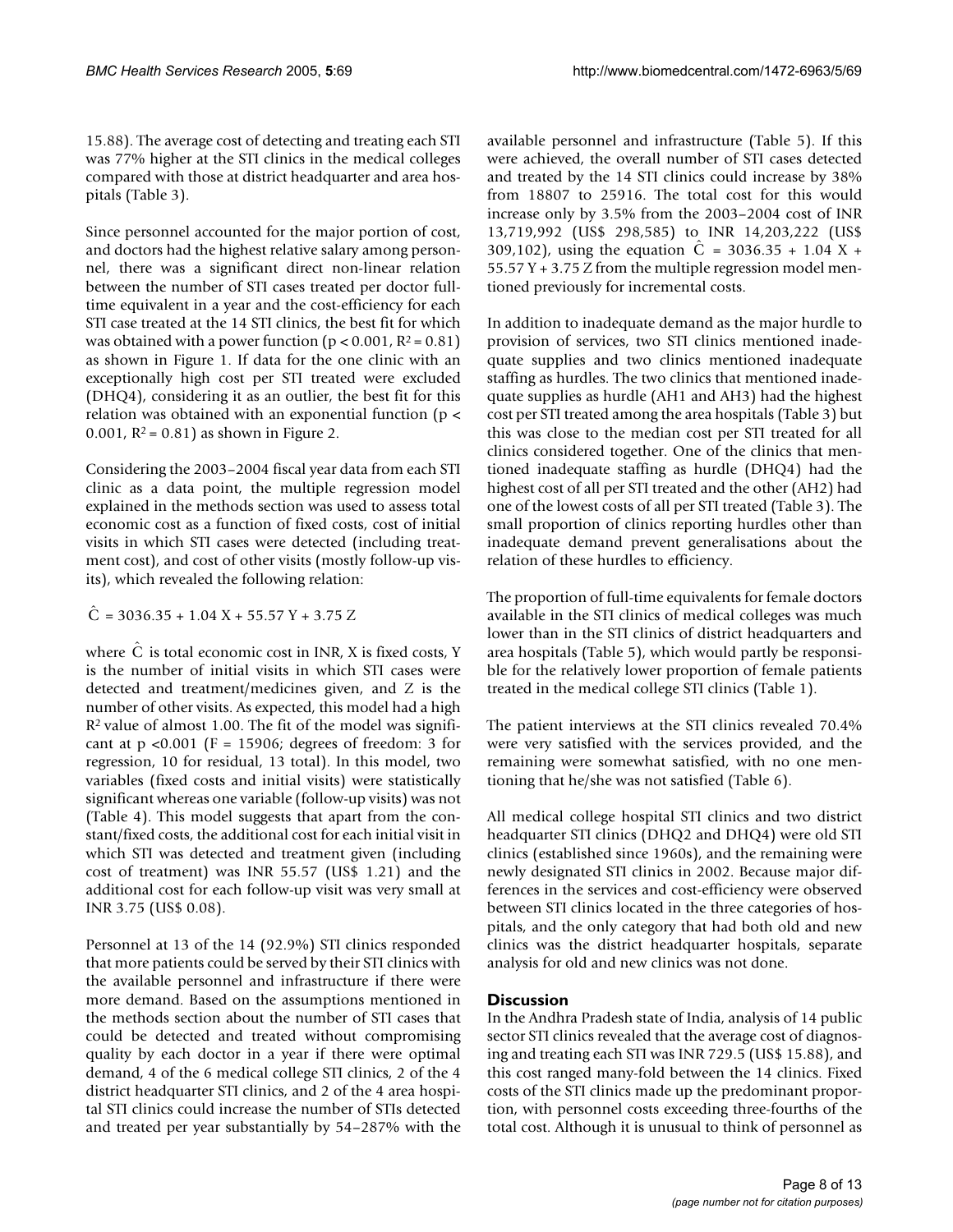

#### Figure 2 and 2008 and 2008 and 2008 and 2008 and 2008 and 2008 and 2008 and 2008 and 2008 and 2008 and 2008 and

Relationship between STIs treated per doctor full-time equivalent and the cost per STI treated after excluding one extreme value that could be considered an outlier (p < 0.001, exponential function). FTE is full-time equivalent, INR is Indian Rupee.

fixed costs, this concept applies here as the personnel were employed at the STI clinics regardless of the amount of services delivered. Based on estimates of optimal workload that could be handled by the available personnel, we estimated that a large proportion of these STI clinics could deal with more STI cases without compromising quality, which would increase the number of STIs treated at the 14 clinics by over one-third the number treated in the 2003– 2004 fiscal year at a minimal additional cost of about 3.5% for provision of services. This does not include the additional costs that may be involved in increasing the demand for these services. These are difficult to assess and need to be assessed over a period of time, and may or may not be large. Since the public sector STI clinics predominantly serve poor patients in India at almost no direct cost to the patients, it is important that mechanisms be developed to utilise the unused capacity in these clinics. This would result in more poor patients to be served and more efficient use of the public resources available for STI and HIV control.

Substantial differences were found in the services and cost-efficiency between the STI clinics at the three different type of locations, i.e. medical college, district headquarter and area hospitals. The number of STIs treated per full-time doctor equivalent, as well as the cost-efficiency per STI treated, was least in the medical college hospital STI clinics. However, it is important to note that medical college clinics also had the highest number of follow-up visits per STI, availability of STI specialists, and level of investigations for diagnosis, suggesting that the thoroughness of STI care would be higher at these clinics. In addition, the tertiary medical college clinics are estimated to get more complicated patients and also serve a vital role in the teaching of residents and medical students. Therefore, the relatively higher cost per STI treated in medical college clinics is by itself not a negative thing, if it is associated with provision of higher quality care and care to more complicated patients. Attempts at improving costefficiency should not be at the expense of quality of care. We calculated the optimal workload that could be handled by the personnel at the STI clinics taking into account the need to maintain quality. The highest relative unused capacity was in the medical college hospital STI clinics. On the other hand, the low number of follow-up visits at the district headquarter and area hospital STI clinics suggests that emphasis on encouraging follow-ups and quality of care is needed. In addition, the exceptionally high number of STI patients treated at two district headquarter hospital STI clinics (DHQ1 and DHQ2) and the high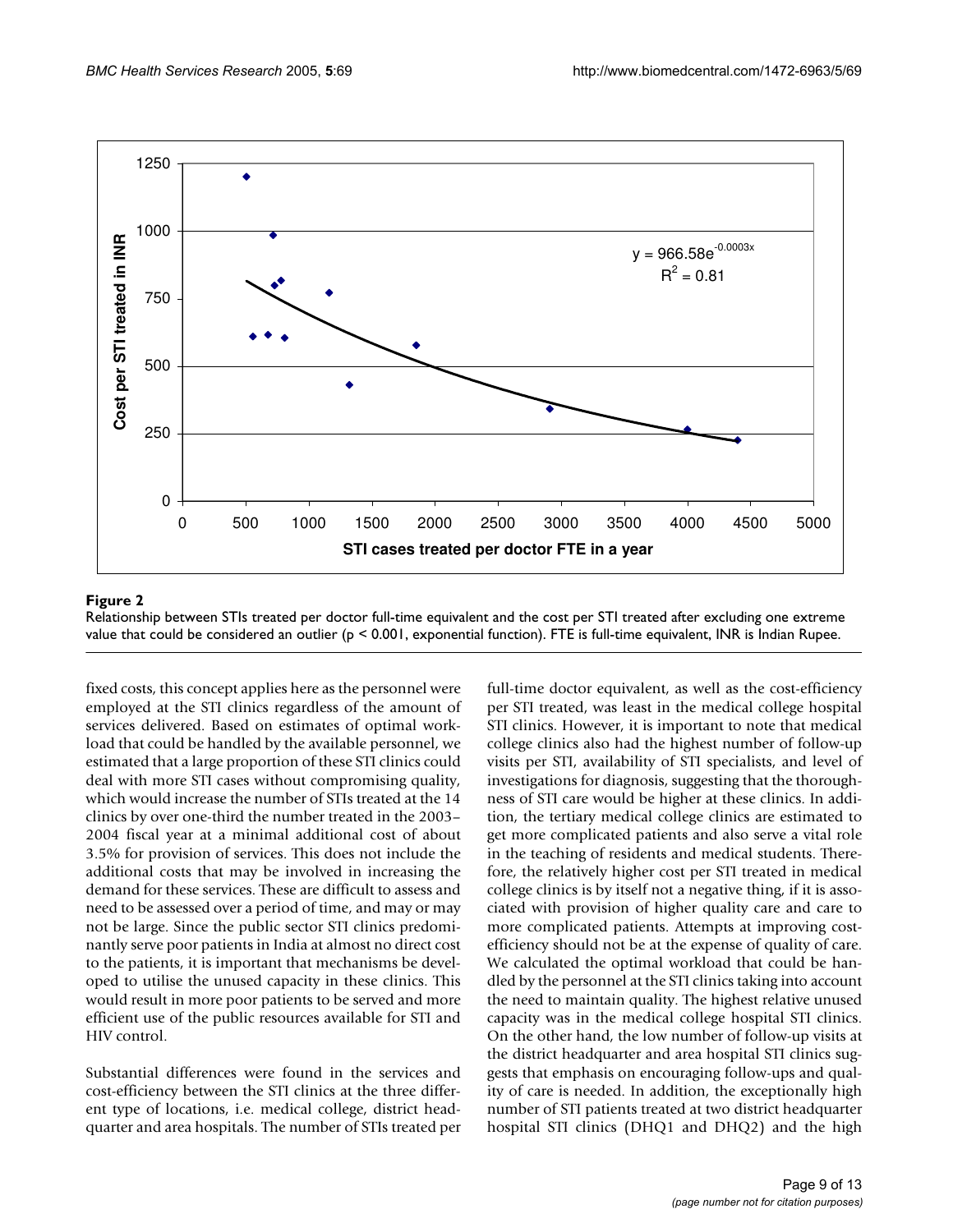| Variable                         | Coefficient ( $\beta$ i) | <b>Standard error</b> |        | <b>Significance</b> |
|----------------------------------|--------------------------|-----------------------|--------|---------------------|
| Constant                         | 3036.35                  | 8049.64               | 0.377  | 0.714               |
| Fixed costs                      | l.04                     | 0.01                  | 95.761 | 0.000               |
| Visits in which STI was detected | 55.57                    | 8.28                  | 6.712  | 0.000               |
| Other visits (mostly follow-up)  | 3.75                     | 2.88                  | 1.300  | 0.223               |

**Table 4: Coefficients in the multiple regression model and their significance.**

Dependent variable: Total cost

number at one area hospital STI clinic (AH2) per full-time doctor equivalent available suggests that the need for ensuring quality of care must be emphasised, assuming that quality is impaired by an excessive caseload.

The relatively low proportion of female patients treated at medical college hospital STI clinics can perhaps be attributed to the lower proportion of female doctors available at these clinics as compared with district headquarter and area hospital STI clinics, and also to the fact that gynaecology clinics are available at medical college hospitals that are usually staffed by female doctors and many females go to these clinics for STI-related symptoms. Another factor for the relatively higher proportion of female STI patients seen at the area hospitals is the fact that the STI clinics in these hospitals run as part of the general outpatient and not as a distinctly separate clinic, which encourages more females to utilise these services.

Inpatient services are used by the STI clinics to admit patients of very advanced STIs who are quite poor and have a low chance of coming back for follow-up. Although these inpatient services make up 10% of the total cost for 6% of the total STIs treated, this is generally utilised for the STI patients who are most in need and who are at high risk of not completing the treatment and follow-up in the absence of these services, and therefore, may be justified.

The reported distribution of STI diagnoses should be interpreted cautiously in the background that investigations are done almost never at area hospital clinics and infrequently at district headquarter hospital clinics, and that STI specialists are mostly not available at area hospital clinics. The very high proportion of scabies reported by these public sector STI clinics is generally suggestive of the very low socioeconomic status of the patients utilising the services of these clinics.

An encouraging finding in this study was that of the patients interviewed at the STI clinics over two-third were very satisfied with the clinic services and the remaining somewhat satisfied, with no respondent reporting dissatisfaction. This implies that once the patients, who are mostly poor, reach the STI clinic and use its services, they are generally satisfied with the services. An important factor in this perception is likely to be the fact that free medicines are given for treatment.

Consideration of the above mentioned issues would have to be kept in mind while planning methods to enhance utilisation of the unused capacity in the public sector STI clinics in this Indian state such that the quality of services is also adequate. One major issue that comes in the way of more demand for services of these clinics is the stigma that is attached with attending an STI clinic, which is commonly perceived by the society to be associated with poor personal character or other negative attributes. An option that could be explored to reduce this stigma would be to give a more innocuous name to these clinics, such as, family health clinics, and provide STI services as part of a comprehensive sexual health package. Such an approach would require some restructuring, but may be worth considering as a long-term solution for better utilisation of STI services in the public sector hospitals. Another issue that needs to be addressed to increase the utilisation of services at public sector STI clinics is the development of systematic linkages with non-governmental organisations working with high-risk groups such as sex workers, such that they can easily avail the services of these STI clinics.

The majority of outpatient health care in India, including STI treatment, is provided by the private sector [13]. It is also widely believed that the patients who use the public sector STI clinics are predominantly poor and with relatively advanced STIs that have often been unsuccessfully treated elsewhere. In this background, the cost and efficiency analysis presented in this paper pertains to this most vulnerable group. The high rate of 16–30% HIV in the public sector STI clinic attendees who participated in the sentinel surveillance in Andhra Pradesh over the past few years [4] supports the interpretation that these patients are highly vulnerable. It is possible that the costefficiency trends for the private sector STI care in India may be different from those in the public sector. However, it may not be unreasonable to assume that the cost-efficiency estimates of public sector STI care apply to those who are at most risk of acquiring or transmitting HIV, and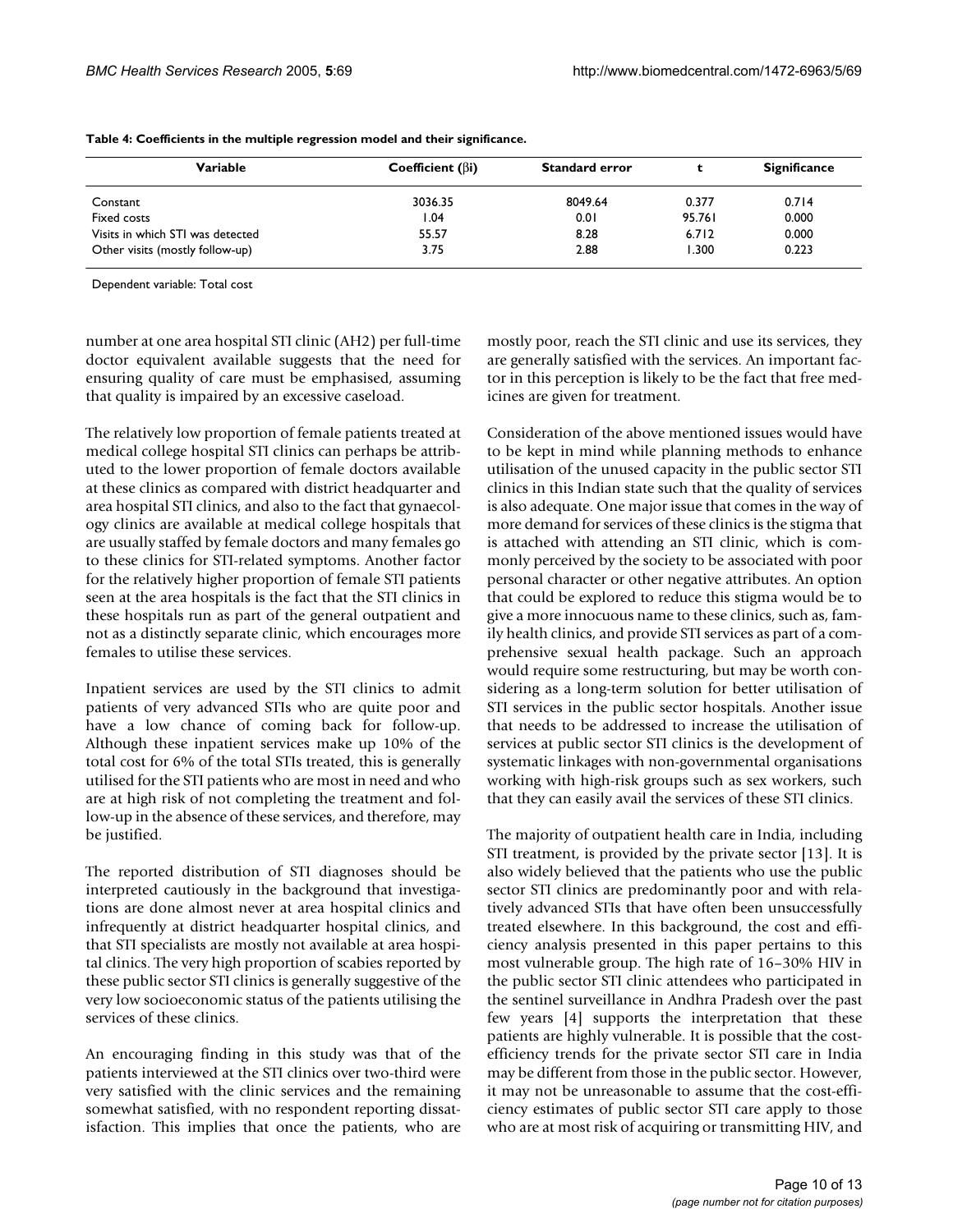| STI clinic*                      |       | Doctor full-time equivalents<br>available |                    | <b>Number of STIs</b><br>treated in fiscal year<br>2003-2004 | Optimal number of<br><b>STIs that could be</b><br>treated <sup>+</sup> | Percent increase if<br>optimal number<br>treated |  |
|----------------------------------|-------|-------------------------------------------|--------------------|--------------------------------------------------------------|------------------------------------------------------------------------|--------------------------------------------------|--|
|                                  | Total | Male $(\%)$                               | Female (%)         |                                                              |                                                                        |                                                  |  |
| <b>Medical college hospitals</b> |       |                                           |                    |                                                              |                                                                        |                                                  |  |
| MC <sub>6</sub>                  | 1.20  | 1.20<br>(100)                             | 0<br>(0)           | 2223                                                         | 1500                                                                   |                                                  |  |
| MC5                              | 1.50  | 1.25<br>(83.3)                            | 0.25<br>(16.7)     | 1743                                                         | 1875                                                                   | 8                                                |  |
| MC4                              | 3.00  | 1.50<br>(50.0)                            | 1.50<br>(50.0)     | 2186                                                         | 3750                                                                   | 72                                               |  |
| MC3                              | 2.46  | 1.96<br>(79.7)                            | 0.50<br>(20.3)     | 1921                                                         | 3075                                                                   | 60                                               |  |
| MC <sub>2</sub>                  | 1.50  | 1.50<br>(100)                             | $\mathbf 0$<br>(0) | 1078                                                         | 1875                                                                   | 74                                               |  |
| MCI                              | 5.50  | 5.00<br>(90.9)                            | 0.50<br>(9.1)      | 2784                                                         | 6875                                                                   | 147                                              |  |
| All MC                           | 15.16 | 12.41<br>(81.9)                           | 2.75<br>(18.1)     | 11935                                                        | 18950                                                                  | 59                                               |  |
| District headquarter hospitals   |       |                                           |                    |                                                              |                                                                        |                                                  |  |
| <b>DHQI</b>                      | 0.40  | 0.40<br>(100)                             | 0<br>(0)           | 1759                                                         | 500                                                                    |                                                  |  |
| DHQ <sub>2</sub>                 | 0.33  | 0<br>(0)                                  | 0.33<br>(100)      | 1320                                                         | 413                                                                    |                                                  |  |
| DHQ3                             | 1.25  | 0.25<br>(20.0)                            | 1.00<br>(80.0)     | 1012                                                         | 1563                                                                   | 54                                               |  |
| DHQ4                             | 1.00  | 1.00<br>(100)                             | 0<br>(0)           | 323                                                          | 1250                                                                   | 287                                              |  |
| All DHQ                          | 2.98  | 1.65<br>(55.4)                            | 1.33<br>(44.6)     | 4414                                                         | 3725                                                                   |                                                  |  |
| Area hospitals                   |       |                                           |                    |                                                              |                                                                        |                                                  |  |
| AH2                              | 0.20  | 0.20<br>(100)                             | 0<br>(0)           | 582                                                          | 250                                                                    |                                                  |  |
| AH <sub>4</sub>                  | 0.58  | 0.33<br>(56.9)                            | 0.25<br>(43.1)     | 767                                                          | 725                                                                    |                                                  |  |
| AH3                              | 1.00  | 0.70<br>(70.0)                            | 0.30<br>(30.0)     | 558                                                          | 1250                                                                   | 124                                              |  |
| AHI                              | 0.81  | 0.31<br>(38.5)                            | 0.50<br>(61.5)     | 551                                                          | 1016                                                                   | 84                                               |  |
| All AH                           | 2.59  | 1.54<br>(59.5)                            | 1.05<br>(40.5)     | 2458                                                         | 3241                                                                   | 32                                               |  |
| Total                            | 20.73 | 15.60<br>(75.3)                           | 5.13<br>(24.7)     | 18807                                                        | 25916                                                                  | 38                                               |  |

**Table 5: Optimal number of STIs that could be treated at the STI clinics.**

\*STI clinics arranged within each hospital type category in decreasing order of cost-efficiency, i.e. increasing order of cost per STI treated. †Based on the assumption that one full-time equivalent doctor could satisfactorily treat 1250 STIs in a year, as described in the methods section.

therefore, are important for assessing and comparing the cost-efficiency and cost-effectiveness of the various HIV prevention strategies.

Estimates of cost and efficiency of STI services in India, and their effectiveness in preventing HIV, have not been previously readily available from India [14]. In fact, the cost estimates of STI treatment from the Mwanza study in Tanzania [15] were used previously by the World Bank to estimate the STI care resources needed in India while preparing the loan agreement for supporting India's AIDS control programme [16]. The cost-efficiency estimates presented in this paper could be used to estimate the resources needed for STI care by the public health care system in Andhra Pradesh, and these data also point to some issues which, if addressed, could lead to enhancement in the provision of these services and also their cost-efficiency. These cost and efficiency estimates of STI treatment could also be used to estimate cost-effectiveness of STI treatment for HIV prevention in India either by using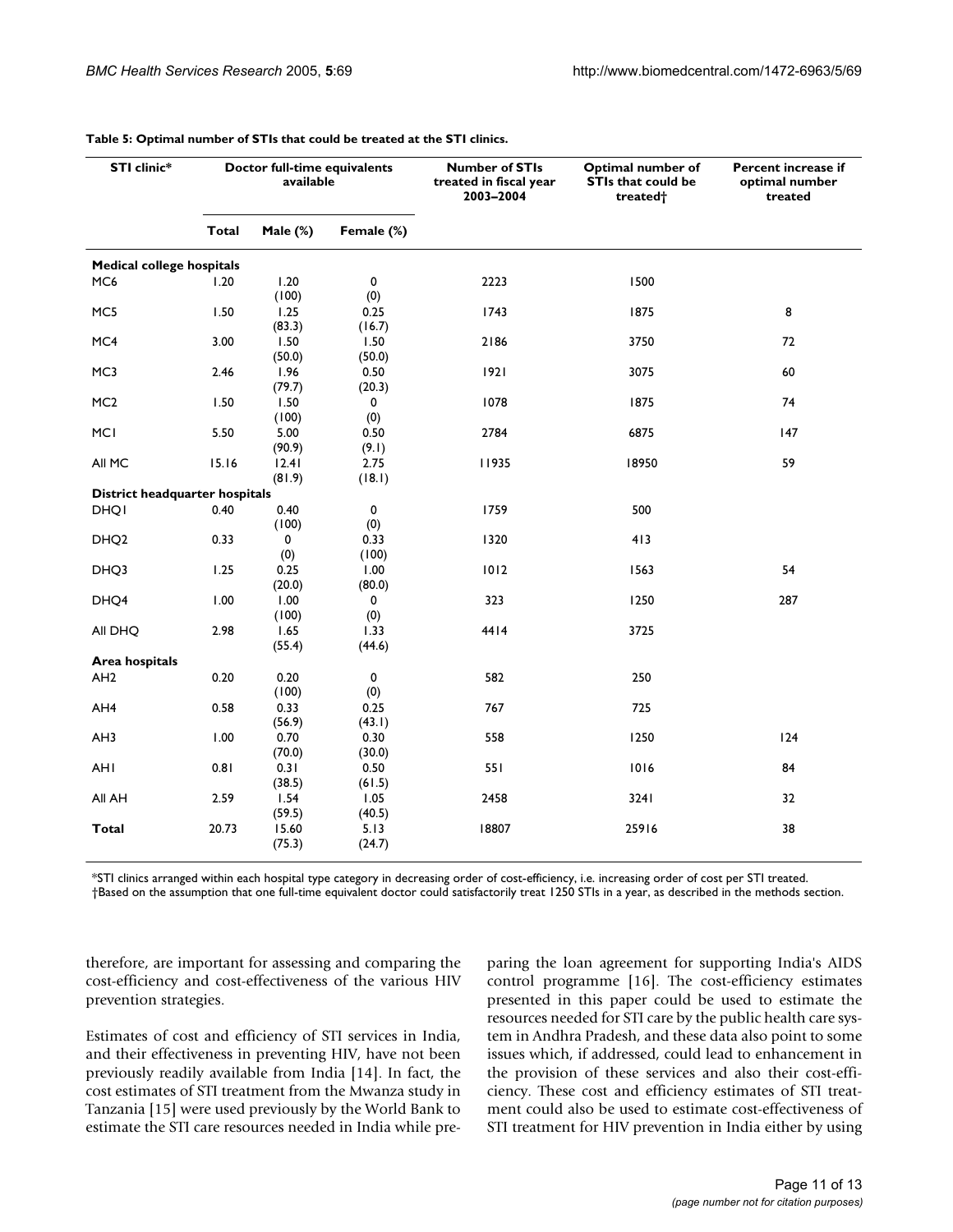| <b>STI</b> clinic              | Total number<br>of patients<br>interviewed | Very satisfied |      | Some what satisfied |      | <b>Not satisfied</b> |   |
|--------------------------------|--------------------------------------------|----------------|------|---------------------|------|----------------------|---|
|                                |                                            | No.            | %    | No.                 | %    | No.                  | % |
| Medical college hospitals      | 120                                        | 79             | 65.8 | 41                  | 34.2 | 0                    | 0 |
| District headquarter hospitals | 80                                         | 57             | 71.2 | 23                  | 28.8 | 0                    | 0 |
| Area hospitals                 | 80                                         | 61             | 76.2 | 19                  | 23.8 | 0                    | 0 |
| Total                          | 280                                        | 197            | 70.4 | 83                  | 29.6 | 0                    | 0 |

**Table 6: Satisfaction of patients with services provided by STI clinics.**

published estimates of effectiveness from other parts of the world or by conducting studies on effectiveness of STI treatment in preventing HIV in India. In addition, these cost-efficiency estimates of STI treatment would be compared with similar estimates from other countries in the PANCEA study that are using similar methodology [10], and also with estimates for other HIV prevention strategies in Andhra Pradesh, such as HIV voluntary counselling and testing [17] and HIV prevention programmes for female sex workers [18] using similar methodology. Such standardised cross-country and country-specific cost-efficiency estimates would be very useful in estimating the resources needed for HIV control in specific countries as well as globally with more confidence than has been possible so far with the available data. This is important in the background of the extensive debate in recent times about the resources needed to control HIV.

#### **Conclusion**

In the Indian state of Andhra Pradesh, there is un-utilised capacity in the public sector STI clinics that provide services predominantly to the poor. Efforts to facilitate utilisation of this capacity would be useful, as this would enable more poor patients with STIs to be served at minimal additional cost, and would also reduce the cost per STI treated leading to more efficient use of public resources. Comprehensive and dynamic analysis of the efficiency of HIV prevention services using standardised methods is necessary to make optimal use of the increasing resources that are becoming available for this purpose in India and other parts of the developing world.

#### **Competing interests**

The author(s) declare that they have no competing interests.

#### **Authors' contributions**

LD led the PANCEA study in India, guided the design, data collection and analysis, and wrote the initial draft of this paper. PS contributed to the design, data collection and analysis. TLNP and EM contributed to the design and advised on data collection, analysis and presentation. MCR, AAK, SGPK, YKR and SM contributed to data collection and analysis. MO contributed to the design and advised on analysis. JGK oversaw the PANCEA design and contributed to the analytic design and presentation. All authors read and approved the final manuscript.

#### **Presentation at meeting**

This paper was presented at the Annual Meeting of the Global Forum for Health Research – Forum 9, Mumbai, India, 12–16 September 2005.

#### **Acknowledgements**

We thank the Andhra Pradesh State AIDS Control Society for facilitating this study, and the staff and clients of the STI clinics/hospitals for participating in this study. This study was supported by the World Bank contract 7130248 and by the U.S. National Institutes of Health through Task Order #7 contract 282-98-0026 and grant R01 DA15612. The views expressed in this paper are those of the authors and do not necessarily reflect the views of the funding agencies, organisations that facilitated this study, or the institutions employing the authors.

#### **References**

- 1. Joint United Nations Programme on HIV/AIDS (UNAIDS): *2004 Report on the Global AIDS Epidemic* Geneva; 2004.
- 2. National AIDS Control Organisation (NACO): **HIV Estimates.** [\[http://www.nacoonline.org/facts\\_hivestimates.htm\]](http://www.nacoonline.org/facts_hivestimates.htm). New Delhi: NACO, Ministry of Health & Family Welfare, Government of India
- 3. Sangani P, Rutherford G, Wilkinson D: **[Population-based inter](http://www.ncbi.nlm.nih.gov/entrez/query.fcgi?cmd=Retrieve&db=PubMed&dopt=Abstract&list_uids=15106156)ventions for reducing sexually transmitted infections, including HIV infection.** Cochrane Database Syst Rev 2004, **[ing HIV infection.](http://www.ncbi.nlm.nih.gov/entrez/query.fcgi?cmd=Retrieve&db=PubMed&dopt=Abstract&list_uids=15106156)** *Cochrane Database Syst Rev* 2004, **2():**CD001220.
- 4. National AIDS Control Organisation (NACO): **Observed HIV prevalence levels state wise: 1998–2004.** [[http://www.nacoon](http://www.nacoonline.org/facts_statewise.htm) [line.org/facts\\_statewise.htm\]](http://www.nacoonline.org/facts_statewise.htm). New Delhi: NACO, Ministry of Health & Family Welfare, Government of India
- 5. Rao JVRP, Ganguly NK, Mehendale SM, Bollinger RC: **[India's](http://www.ncbi.nlm.nih.gov/entrez/query.fcgi?cmd=Retrieve&db=PubMed&dopt=Abstract&list_uids=15474121) [response to the HIV epidemic.](http://www.ncbi.nlm.nih.gov/entrez/query.fcgi?cmd=Retrieve&db=PubMed&dopt=Abstract&list_uids=15474121)** *Lancet* 2004, **364:**1296-1297.
- 6. National AIDS Control Organisation (NACO): **National AIDS** control programme phase II (1999–2006). [www.nacoonline.org/abt\\_phase2.htm](http://www.nacoonline.org/abt_phase2.htm)]. New Delhi: NACO, Ministry of Health & Family Welfare, Government of India
- 7. Bill & Melinda Gates Foundation: **Avahan: India AIDS Initiative.** [[http://www.gatesfoundation.org/GlobalHealth/Pri\\_Diseases/HIV](http://www.gatesfoundation.org/GlobalHealth/Pri_Diseases/HIVAIDS/HIVProgramsPartnerships/Avahan.htm) [AIDS/HIVProgramsPartnerships/Avahan.htm\]](http://www.gatesfoundation.org/GlobalHealth/Pri_Diseases/HIVAIDS/HIVProgramsPartnerships/Avahan.htm).